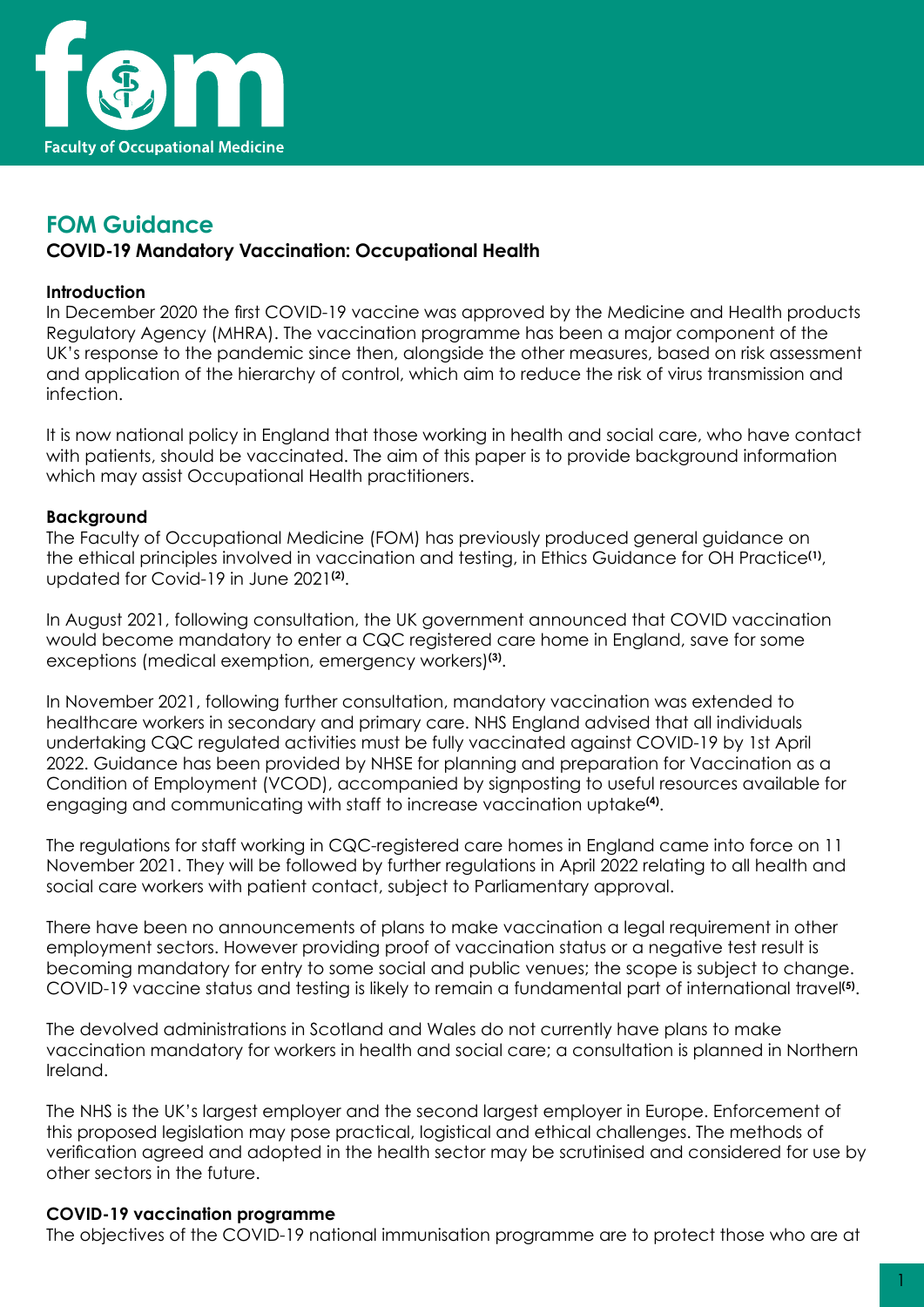

highest risk from serious illness or death, in accordance with the ranking of groups at risk by the Joint Committee on Vaccination and Immunisation(JCVI) and the principles set out in the Green Book Chapter 14a COVID-19**(6)**.

Co-ordination of COVID-19 vaccination for the population of England is supported by a central National Immunisation Management System (NIMS) established by NHS England**(7,8)**.

## Records of COVID-19 vaccination**(8)**

## **1. Clinical Recording Systems at a point of care**

In England when a person is vaccinated a record is made in one of the following:

- at a GP practice, primary care network (PCN) or a community pharmacy this is predominantly Outcomes4Health.
- at a vaccination centre this is either Outcomes4Health or the National Immunisation Vaccination System (NIVS) app.
- hospitals use the NIVS or the National Immunisation Management System (NIMS) app to record vaccinations of staff members or patients.

For the purposes of COVID vaccination NIVS will be populated with demographic information from the electronic staff record (ESR) of NHS staff. This system allows anonymised data reporting of uptake nationally **(9)**.

Vaccination information is transferred between the systems for reporting and management of the vaccine programme with the aim of ensuring that every vaccination event is properly recorded and to avoid duplication of invitations for immunisation<sup>(8)</sup>. Within 48 hours of entry at a point of care into the systems above the relevant data should come to the GP system for inclusion in the person's medical record. It appears in the vaccinations section of the Summary Care record which is linked to the person's name and NHS number.

# **2. Paper based vaccination cards**

Attendees at vaccine clinics also receive **paper based vaccination cards** recording the name, batch number of their vaccine and date of administration.

# **3. NHS Covid Pass**

Anyone registered with the NHS in England can obtain a **NHS COVID Pass**, digitally through the NHS App or online via the NHS COVID Pass service. This shows COVID-19 vaccination details and test results and may be required for travel abroad or at events in England asking for proof of a person's Covid-19 status. The NHS website also includes help on how to add additional data**(5)**.

COVID-19 immunisation records are not processed and verified by Occupational Health services, unlike those immunisations and screening activities which have long been required for specific occupational reasons e.g. for blood borne viruses and TB.

#### Occupational Health and COVID-19 vaccination

*• Occupational immunisations*

Immunisation against COVID-19 is generally a public health measure, designed to protect those at highest risk from this infection. It is not a substitute for other control measures and the latest IPC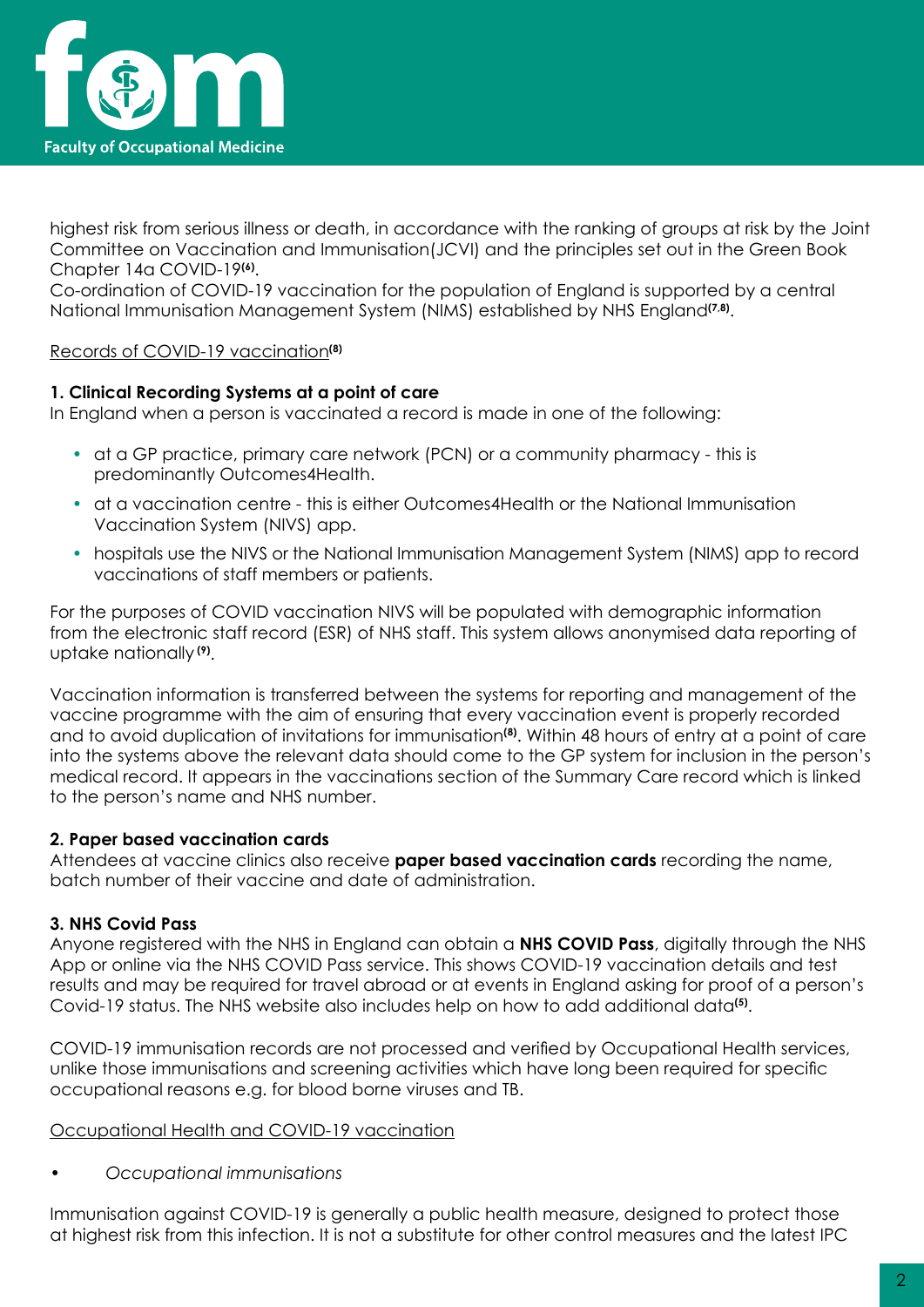

guidance for health and care settings should be followed**(10)**.

Where the Control of Substances Hazardous to Health Regulations (2002) (COSHH) apply to an occupational exposure to biological agents, employers should offer vaccination where one is available**(11)**. It is a matter for the employee if they choose to accept having the vaccine, as COSHH does not make it compulsory to do so. In the case of COVID-19, health and social care workers will already have been offered immunisation through the national immunisation programme.

The rationale for the offer of COVID vaccination to healthcare staff has been similar to that for the 'flu vaccine which health and social care staff are encouraged to take up annually. NHSE has identified their regulation objectives of making COVID-19 vaccination a condition of deployment (VCOD) in health and adult social care settings (domiciliary and other CQC - regulated settings) as intended to:

- protect all those who use health and social care services, a large number of whom are vulnerable, as well as the wider community.
- protect workers themselves by increasing vaccination rates.
- help reduce COVID-19 related sickness absences**(4)**.

The Faculty's position has always been that an 'inform and consent' approach, together with organisational leadership and reiterating the professional responsibility of staff, should be used to promote vaccine uptake. National policy has now developed in favour of mandatory COVID-19 vaccination in the health and social care sectors and this will be enforced after April 2022, in CQC regulated settings and CQC regulated activities whether publicly or privately funded, following passage through Parliament**(4)**.

The FOM recognises the need for occupational health services to plan and prepare ahead of VCOD.

• *OH services involvement in the COVID vaccination programme to date (pre VCOD)*

Many NHS OH services and their staff have played some part in the national COVID immunisation programme as an element of their increased role during the pandemic and in line with their expertise and experience in vaccination, especially in large vaccination programmes such as flu.

Some senior OH staff have had major strategic involvement in the planning and delivery of COVID-19 vaccination for NHS staff and patients, particularly in the hospital hubs.

Many OH clinicians have encouraged uptake of vaccine by individuals as part of consultations related to individual COVID risk assessments and concerns and some OH services have been involved in promoting COVID-19 vaccination.

Where OH staff, of any discipline, in addition to their usual roles within NHS OH services, hold additional roles within the national vaccination programme this may include access to data held on NIVS about the vaccination status of individual health care staff. This data may also be accessible to others involved in the delivery of the national programme and this is considered by NHS England in its data impact assessment **(12)**.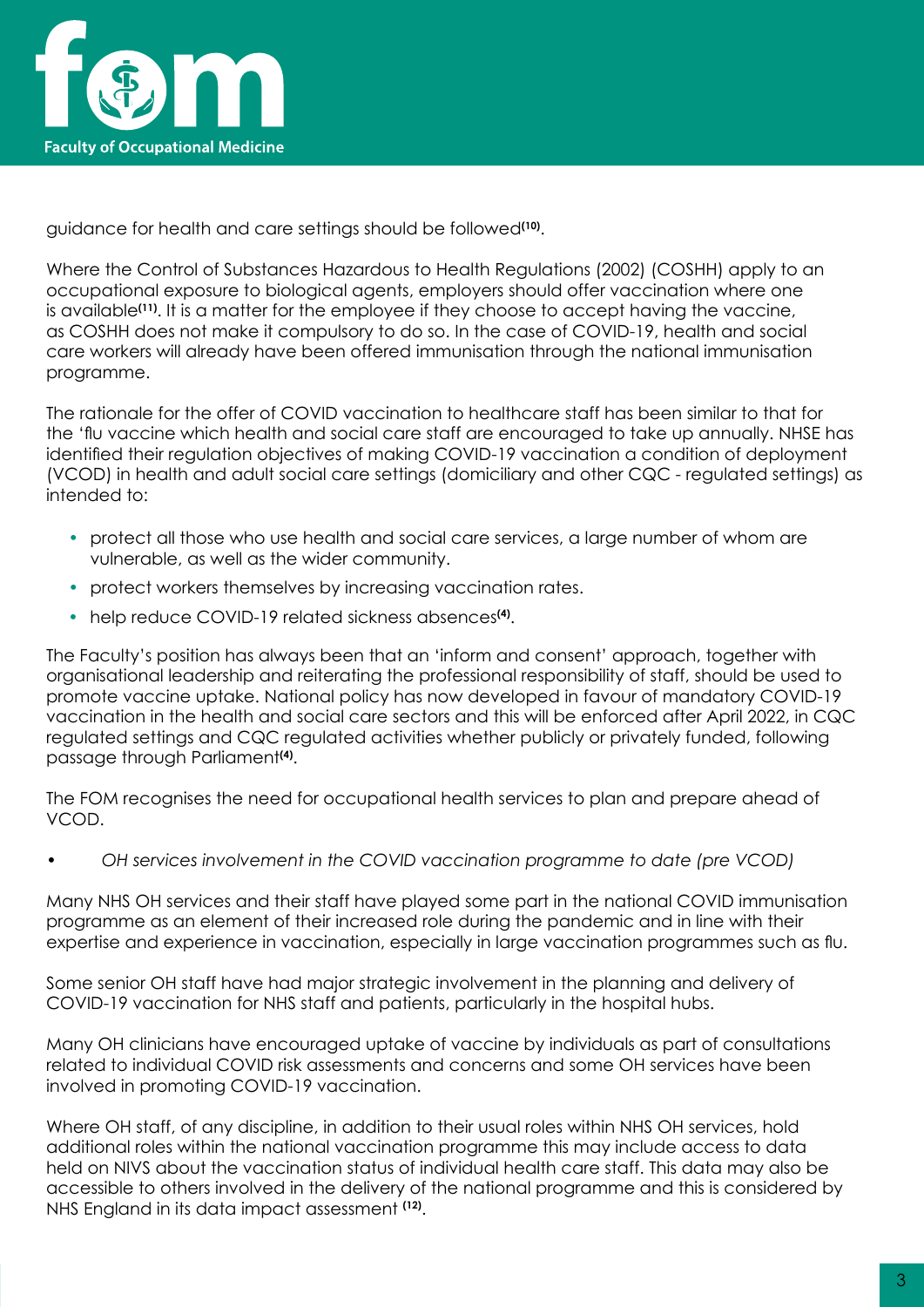

## **Implementation of mandatory COVID-19 vaccination**

NHS England & Improvement published the first guidance 'Vaccination as a Condition of Deployment (VCOD) for Healthcare Workers' on 6th December 2021. This provides more detailed information about Phase 1, covering planning and preparation**(4)**.

Further guidance is likely to follow, subject to Parliamentary approval. Whilst plans are still evolving, there are a number of aspects which will require national or local system consideration and clarification.

#### Scope

Current guidance stipulates that the new regulations, subject to parliamentary passage, will apply to health and social care workers who are deployed in respect of a CQC regulated activity and who have direct, face-to-face contact with service users.

The guidance further clarifies that this extends to those with social or incidental contact with service users in areas where CQC regulated activities are delivered.

This definition should be interpreted and implemented in agreement between the management and staff side at a national or local system level. Once the scope is agreed there should be a local plan to identify those individuals who are within the scope.

#### Information Governance

Vaccination status is 'health' information and would be regarded by many as confidential. It is also 'special category' data for the purposes of data protection legislation (in the UK GDPR), which means that it must be processed fairly, lawfully, have a lawful basis (i.e. a good reason as set out in articles 6 and 9 of the GDPR) and in compliance with other specific obligations under data protection law.

Employers should follow the advice within the VCOD guidance including involvement of the Information Governance Lead and the Caldicott Guardian, undertaking a data protection impact assessment and updating privacy notices to ensure that handling vaccination data remains lawful.

#### Proof of Vaccination

The NHS employs 1.4 million people and Social Care 1.6 million**(13,14)**. Under the new measures the number of staff required to provide evidence that they have been fully vaccinated against COVID-19 in order to be deployed is large.

Data from the national clinical recording systems has currently been published on an anonymised basis as part of national monitoring. Concerns have been expressed about the possibility of direct access by managers to the NIVS clinical recording system as the means of verifying an individual's COVID status. It has been speculated that this could, potentially, be the first stage in wider access by employers to individual health data. There is no evidence to support this speculation.

The Information Commissioners Office has provided guidance on vaccination and COVID pass checks**(15)**. VCOD guidance clarifies how individuals can provide proof of vaccination**(4)**. However this needs to be discussed and agreed locally to find a balanced solution which is practical, compliant with DPA and GDPR and includes appropriate consent by the employee to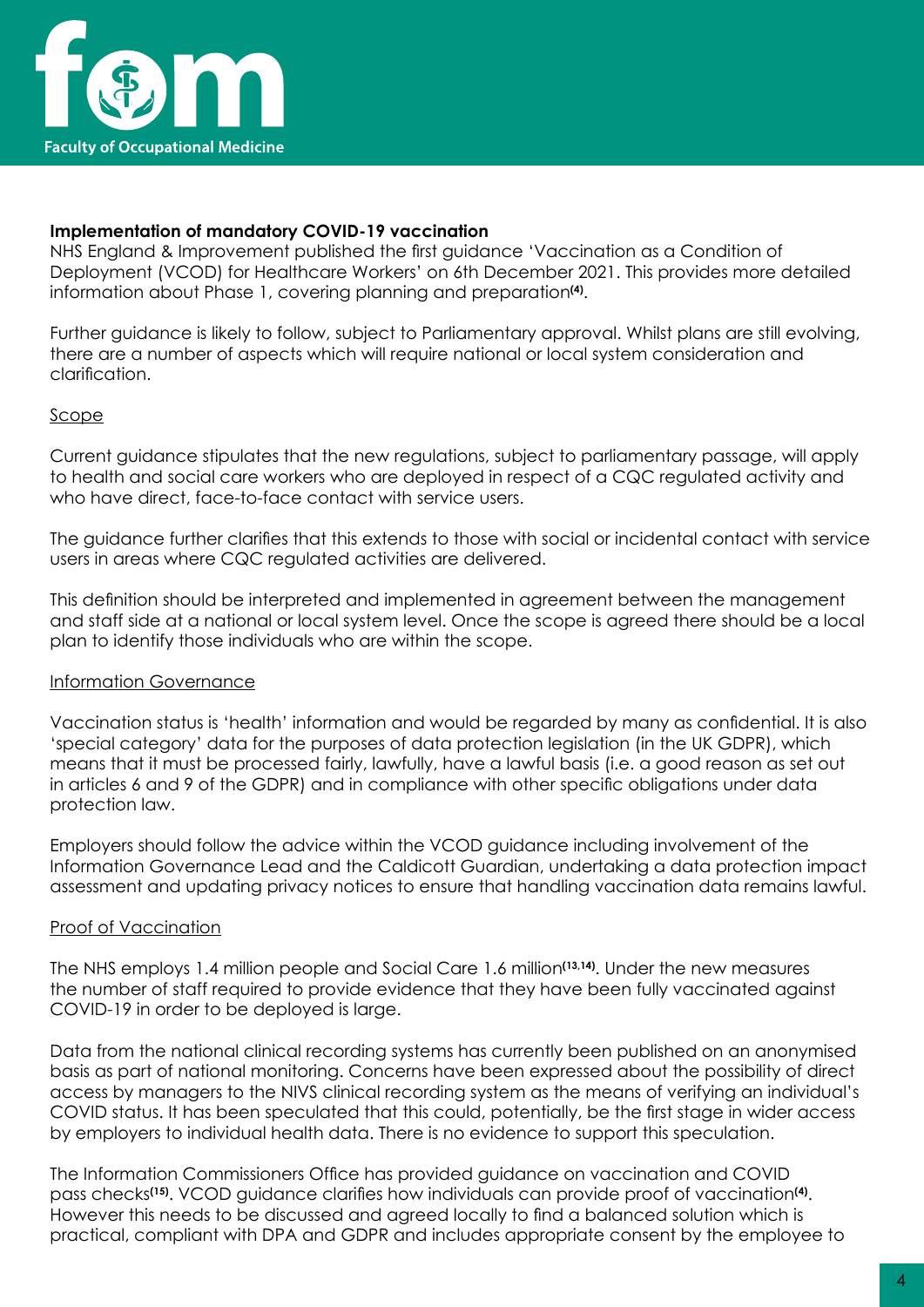

disclosure of their vaccination status. For instance for smaller employers e.g. a dental practice, asking employees to show their COVID Pass or equivalent and then keeping the record can be a straightforward and practical solution, whereas for a large Trust a centralised approach may be required. This might include access by managers to data held on on the National Immunisation Vaccination System, NIVS, subject to the requirements of both the common law and ethical duty of confidence and data protection law. Decisions about access to COVID vaccination data in relation to VCOD should be clearly defined and recorded.

Consideration should also be given to staff moving between the devolved nations and arrangements confirmed for provision of proof of vaccination from another administration.

However at this point the situation continues to evolve, alongside the development of the pandemic, the national response and legislation. In these circumstances a centralised approach to proof of vaccination may be determined alongside the National Immunisation Management Service**(8)**.

## Definition of Vaccination

- Number of vaccine doses: VCOD guidance clarifies that the term 'fully vaccinated' currently means two doses of vaccine. At present the proposed regulations do not require evidence of boosters.
- Mixed vaccination and vaccination abroad Individuals who have been vaccinated abroad will be required to provide evidence of their vaccination status and, where necessary, to have a top-up dose with a UK authorised vaccine consistent with the UK Health Security Agency (UKHSA) guidance on vaccines. To avoid doubt, mixed doses (that is, where different vaccines have been administered to complete the dose schedule) will be accepted for the purposes of the vaccination requirements.

#### Medical Exemptions

Some individuals may have grounds not to have the vaccine for clinical reasons. This is based on self certification until 24th December and thereafter on certification by their GP or treating doctor to confirm medical exemption, or via dialing 119 who will triage the enquiry and send a form to be completed by the person's clinician. Two specific groups who may be included in this category are:

- Pregnant women: the JCVI has advised that pregnant women should be offered COVID-19 vaccines and it is recommended by the Royal College of Obstetricians and Gynaecologists and the Royal College of Midwives**(16)**. However pregnant women are eligible to request short term medical exemptions from vaccination which will expire 16 weeks after giving birth.
- Current or previous participants in clinical trials for COVID-19 vaccine. They will be provided with confirmation of this by the organiser of the trial.

There is no scope for Occupational Health practitioners to provide an opinion on medical exemptions, whether to confirm or refute them.

VCOD guidance, however, specifically encourages referral to OH for the purpose of risk assessment and advice on risk management. This is what most OH professionals have been involved in throughout the pandemic and this principle does not change in the light of the government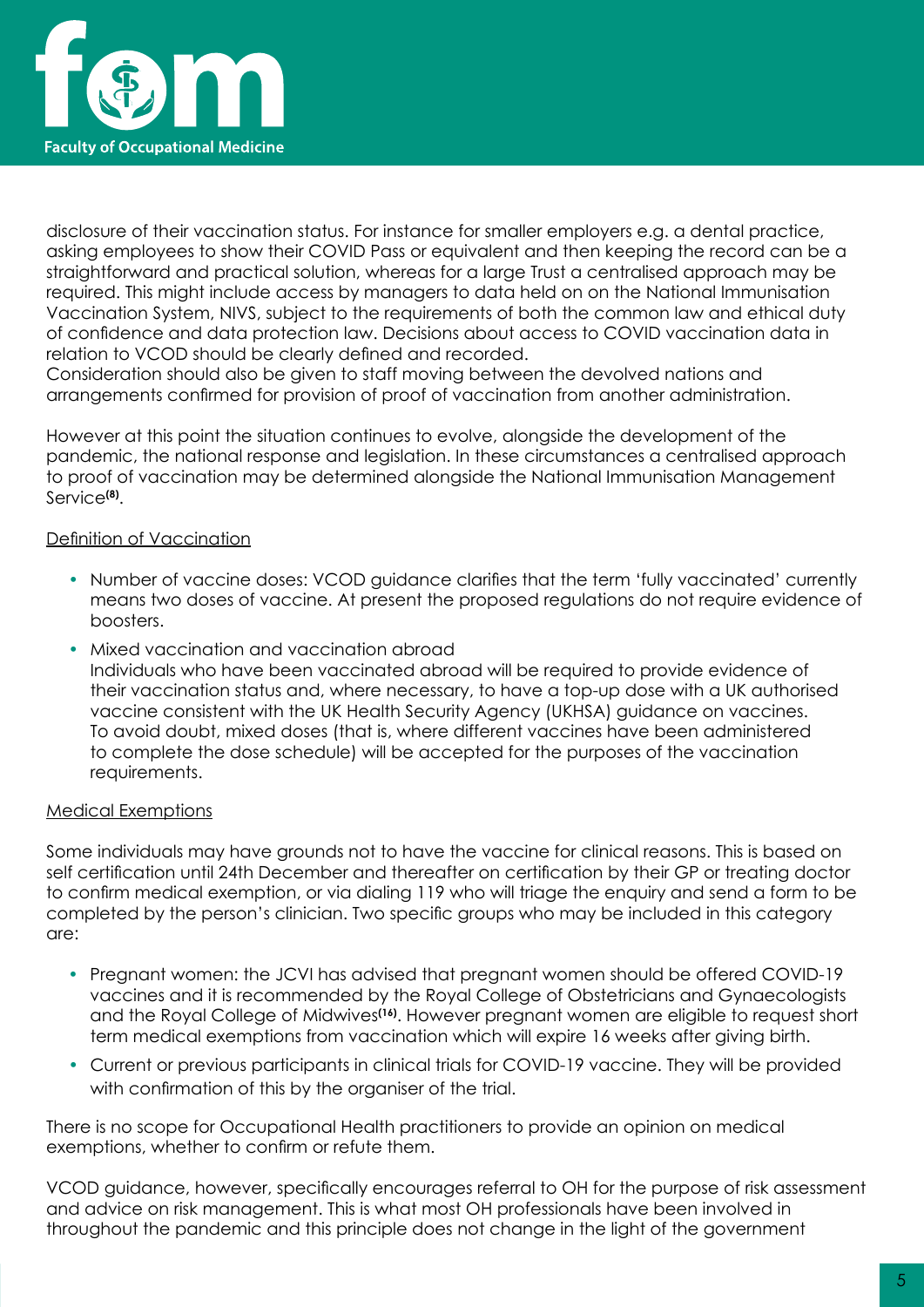

decision to mandate vaccination. The focus remains on ascertaining the risk and advising on risk management based on the hierarchy of control.

### Employment consequences

Redeployment, dismissal and other employment consequences of vaccine refusal by a worker within the scope of the proposed regulations are entirely employment and management matters, and not an area in which Occupational Health should be involved.

## Data accuracy

There are some concerns about the data accuracy in databases used for this purpose. The VCOD guidance notes that the NHS COVID Pass or equivalent from NHS Scotland, NHS Wales or the Department of Health in Northern Ireland are acceptable between the devolved administrations. Other certificated forms of acceptable evidence issued by a competent health authority, as listed in the guidance are acceptable.

NHS appointment cards cannot be used as proof of vaccination status.

#### Promoting Vaccination

Promoting vaccination, using the principle of inform and consent, remains critical and all employers are encouraged to maintain their effort to facilitate vaccination for staff who are not yet vaccinated. OH professionals are encouraged to contribute to this effort within their expertise and when practicable or appropriate.

#### **Summary**

- Mandatory vaccination for health and care workers is national policy in England and is expected to become a legal requirement.
- Occupational Health is not expected have a significant role in implementation of this policy.
- Senior OH staff may be well placed to contribute to strategic discussions within their organisation about the best way in which this programme can be implemented including data considerations.
- OH staff may also be involved in discussions about promoting vaccination. Some, depending upon the professional profile, expertise and staffing levels within their OH services, may be directly involved in counselling those with vaccine hesitancy.
- OH staff may be involved in risk assessment of those who are not vaccinated.
- Occupational Health should avoid involvement in medical exemption and management and employment matters, including redeployment or suspension or dismissal of staff who refuse vaccination. They should not be involved in giving information to employers about the vaccine status of individual employees without their consent.